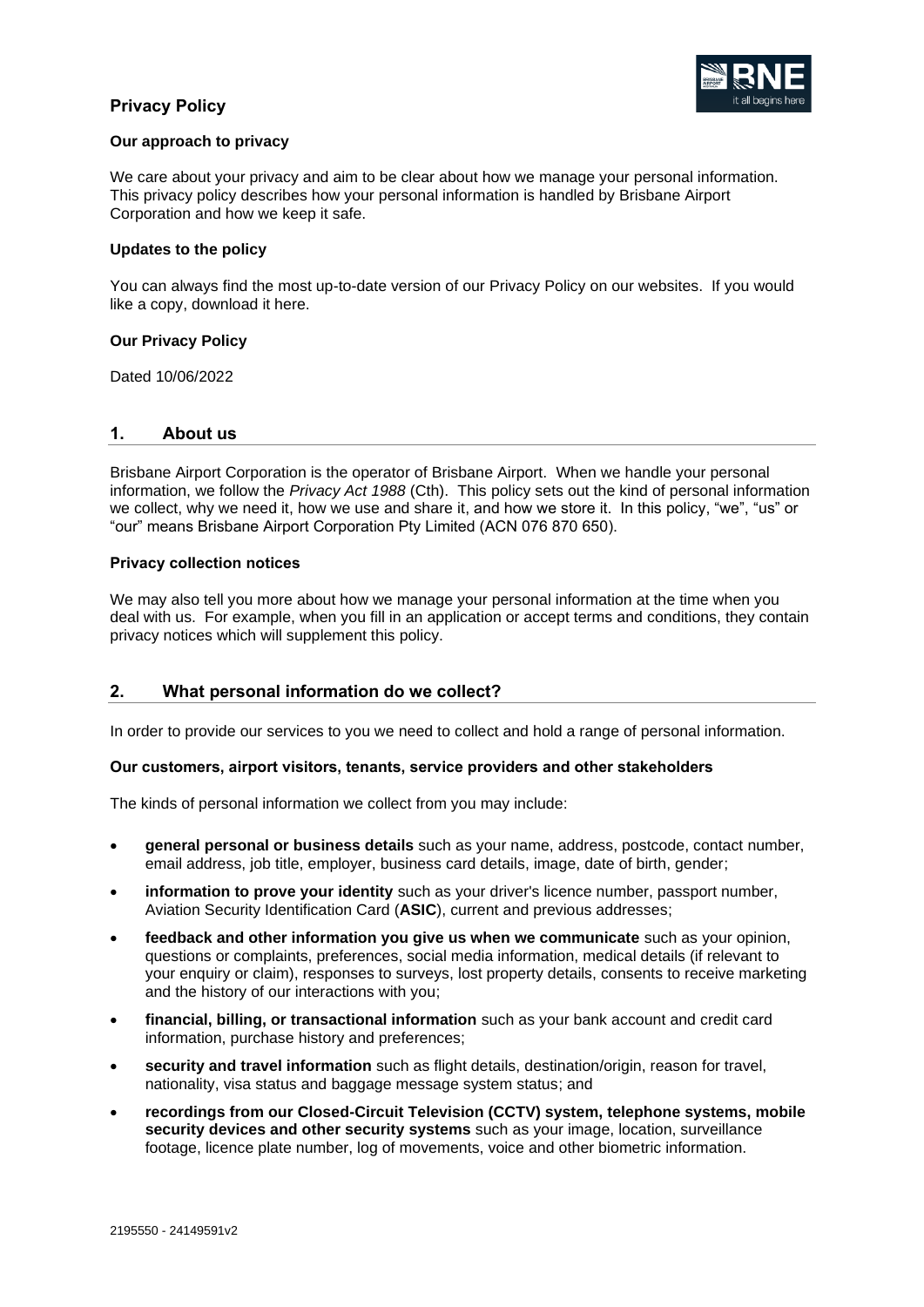

## **Users of our websites, free Wi-Fi and other online services**

The kinds of personal information we collect include:

- **information we gather when you visit our websites and other online services** such as your device ID, device type, geolocation information, IP and MAC addresses, browser type and connection information, statistics on page views, ad data and information about the way you use our websites; and
- **information you provide when you use our free Wi-Fi** such as your name, email address, country/region of residence, postcode, contact number, responses to surveys, the location of your wireless device, device type, your arrival and departure time from our sites, IP and MAC addresses, length of browsing session, volume of data downloaded, operating systems and browser used.

### **Job applicants**

If you apply for a job with us, the kinds of personal information we collect from you include:

- **information contained in applications and resumes** such as your name and contact details, educational details, academic and other transcripts, qualifications, experience, employment history and skills;
- **interview and assessment information** such as your responses to criteria and testing, notes made by interviewers, citizenship status or proof of right to work, membership of a political, professional or trade associations; and
- **references** from past employers and referees and background checks.

### **Sensitive personal information**

Sometimes we collect sensitive information from you such as your health information, biometrics or criminal record. We collect sensitive information only with your prior permission and if it is relevant to your interaction with us; or we may do so when we are allowed or required by law. For example, we may collect health information when we investigate a safety incident, as part of a job application (if it is relevant to the role you are applying for) or in the form of dietary requirements for an event. We are required by law to collect your criminal history if you apply for an Aviation Security Identification Card.

## **Unsolicited personal information**

In the event we collect personal information from you, or a third party, in circumstances where we have not requested or solicited that information (known as unsolicited information), and it is determined by us (in our absolute discretion) that the personal information is not required, we will destroy the information or ensure that the information is de-identified.

# **3. How do we collect personal information?**

You give us information. For example, when you:

- communicate with us;
- buy our products or services;
- access our social media;
- enter a competition:
- subscribe for news or marketing offers;
- apply to access, drive or work in secure areas on airport; or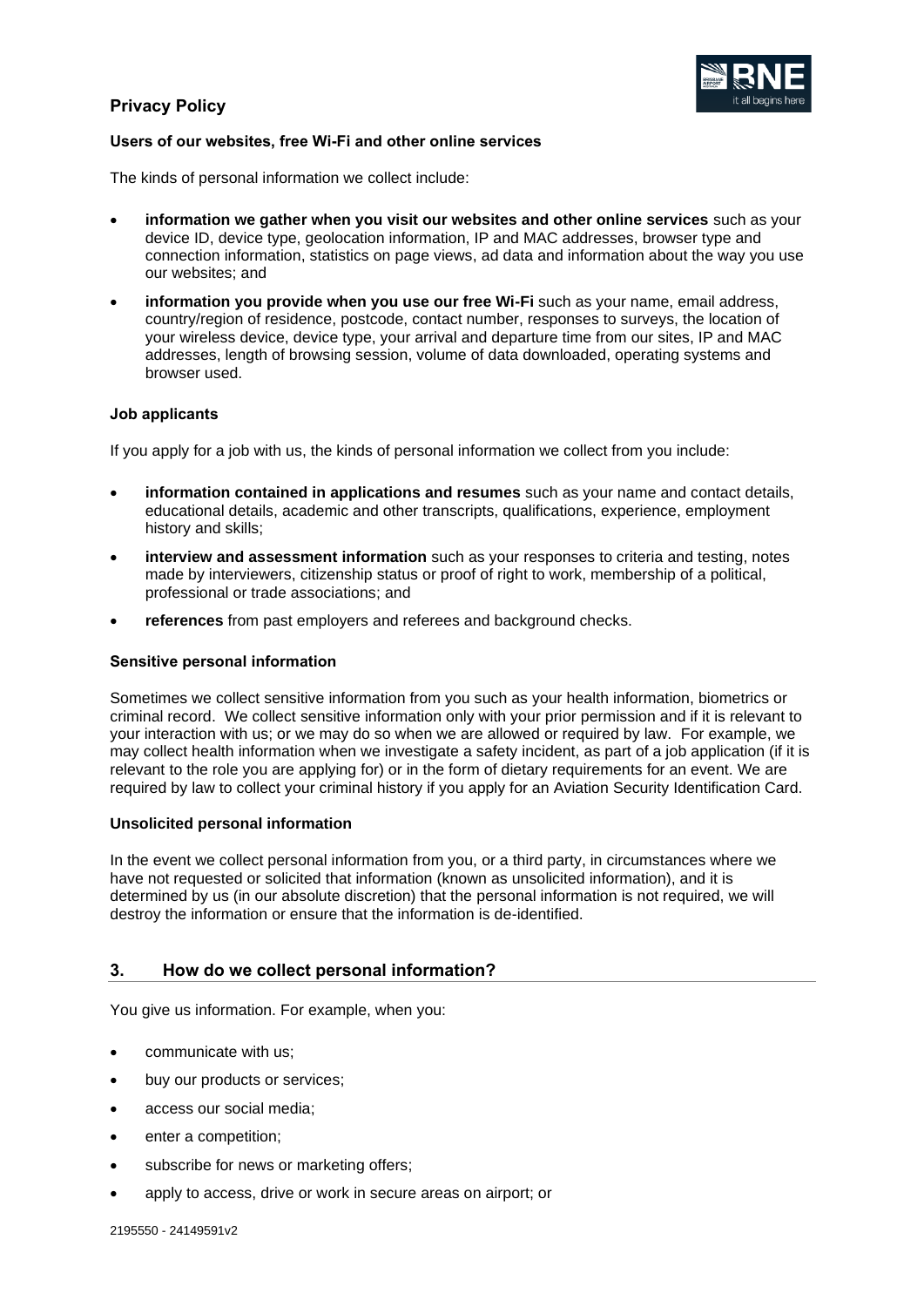

apply for employment with us.

We also collect information when you come onto Brisbane Airport, use our facilities and networks or visit our online services. For example:

- when you are captured by our security systems such as our CCTV system, number plate recognition system, mobile security devices and/or access control systems;
- when our telephone call recording technology captures your voice, and personal information you provide to us over the phone; and
- when we use network tools to collect wireless device locations from our networks and your devices.

Sometimes we obtain personal information about you from others, such as:

- your employer;
- our service providers;
- persons that you have authorised to give us your information (like referees or recruitment agencies);
- partners we exchange information with so we can promote or provide products and services (such as airlines or tenants);
- marketing companies who may provide us with your contact information to help us promote our products and services;
- government and regulatory authorities; and
- publicly available sources (such as social media and online searches).

In some cases, if you do not to provide us with your personal information, we may not be able to give you the products or services you need or access to our facilities.

# **Cookies**

We use cookies to help our websites function correctly, to understand how our websites are used and to improve your user experience when you are browsing. Our cookie data does not directly identify you. Read our Cookie Policy for more information, at [www.bne.com.au/cookie-policy.](http://www.bne.com.au/cookie-policy)

# <span id="page-2-0"></span>**4. Why do we collect and how do we use personal information?**

The main reason we collect and use your information is to run our business and provide our services to you. This includes activities such as:

- communicating with you;
- for security and safety purposes (including managing incidents and investigations);
- conducting ground transport activities and managing our parking facilities;
- providing you with products and services (including where applicable, third party products and services);
- confirming your identity and to assess and process applications you may make to us (for example, an Aviation Security Identification Card (ASIC), a Visitor Identity Card (VIC) and for employment);
- meeting our compliance obligations and assisting government or law enforcement agencies;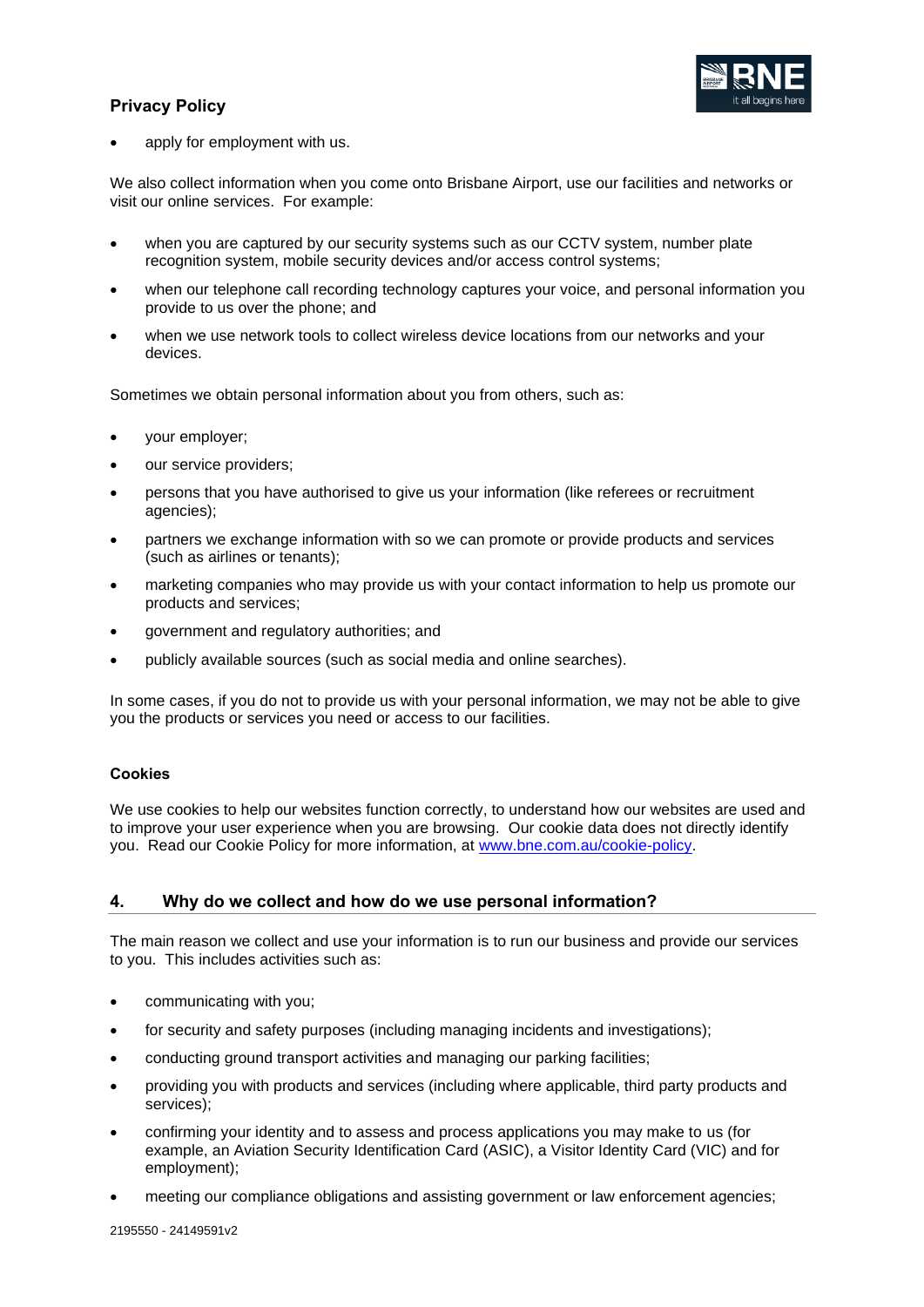

- managing our retail and commercial properties and precincts;
- carrying out construction and project management activities;
- managing our websites and online services; and
- conducting, monitoring and analysing our businesses and internal operations (including training).

### **Using information to improve your customer experience**

In some cases, we link data and information from different sources so we can give you a better customer experience. For example, we may link personal information with data from our internal systems such as our free Wi-Fi. We analyse this information to learn more about your preferences and our customers generally, to tailor digital content and to improve our products and services.

### **Direct marketing**

We may also use your personal information to communicate with you about news, offers, surveys, products and services we believe might interest you. We use various means of communication including, phone, SMS, email, through social media or targeted advertising on websites, through apps or as notifications to your device. Our communications will comply with applicable laws and we will obtain your consent if required.

If you have subscribed to receive direct marketing messages from us, you can:

- change your contact preferences by visiting [www.bne.com.au/update;](http://www.bne.com.au/update) or
- unsubscribe by selecting the 'unsubscribe' option on the communication (where applicable) or by visiting [www.bne.com.au/unsubscribe.](http://www.bne.com.au/unsubscribe)

If you agree to accept direct marketing messages from our partners, they will handle your personal information in accordance with their privacy policy.

# **5. Who do we share personal information with?**

We share your information with third parties that assist us to carry out our business and deliver products and services (as described in section [4\)](#page-2-0). We require third parties to only use the personal information we disclose to them, for the specific role we ask them to perform. These third parties include:

- contractors assisting with our operations such as security, parking, bussing, e-tolling and maintenance;
- businesses we partner with to promote products and services such as airlines, our tenants and tourism organisations;
- banks, payment card agents and payment gateway providers;
- software and technology providers such as network services, cloud storage, platform and software providers and IT support;
- marketing, research and advertising providers;
- government, regulators and law enforcement agencies such as the Department of Home Affairs, Austrac, WorkCover and the police;
- administrative support such as recruitment, debt recovery and document destruction;
- organisations that help identify illegal activities and prevent fraud; and
- our professional advisors such as insurers, accountants, auditors, and lawyers.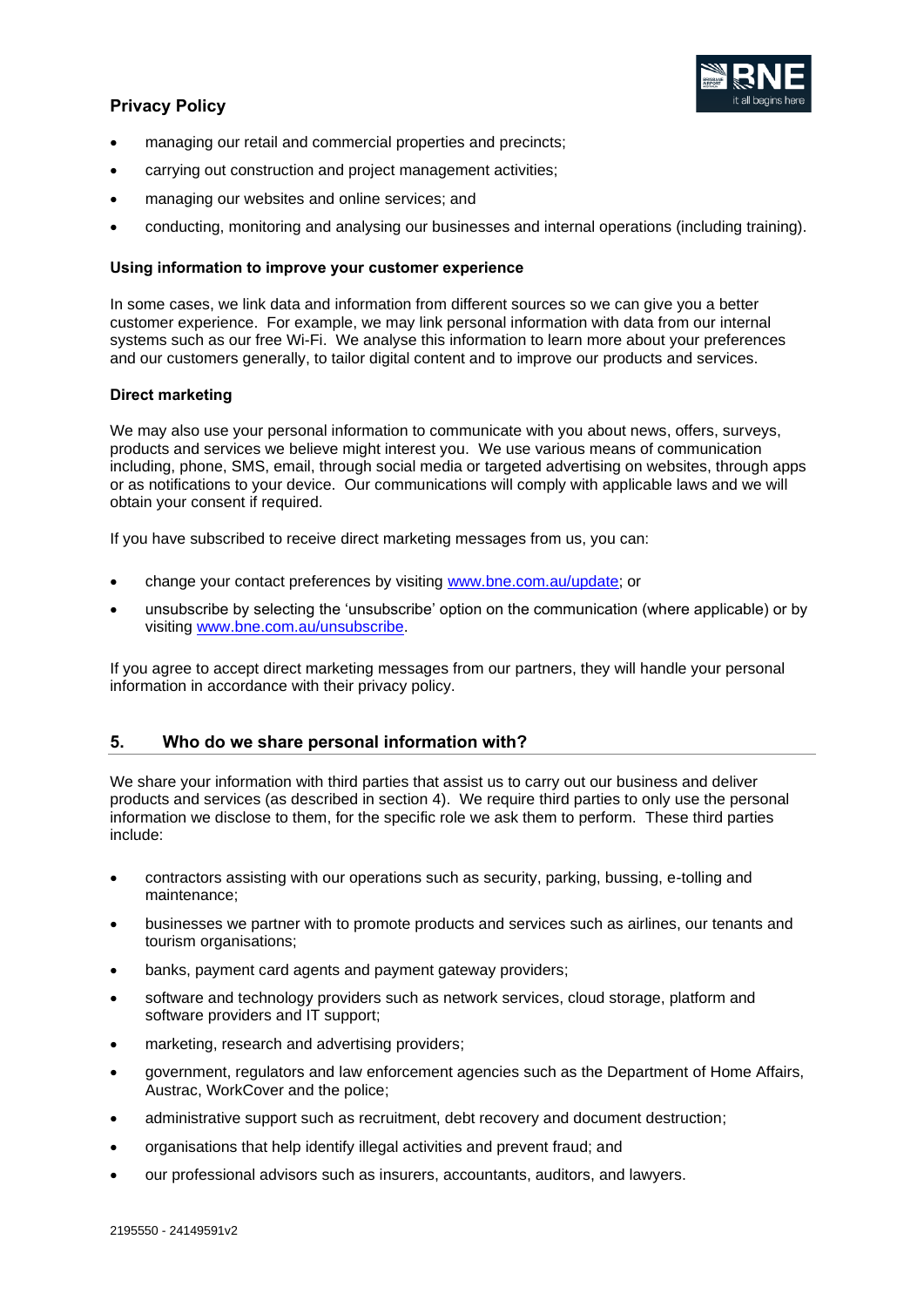

We will also share your information with your authorised representatives and if we are required by law to do so.

### **Overseas disclosure**

We run our business in Australia and generally use systems located within Australia, but sometimes we send personal information overseas. For example, if our service provider stores data overseas or operates outside of Australia or, if we are required to do so by law. We may share personal information with third parties located in: Austria, Canada, Germany, Hungary, the Philippines, Singapore, Sri Lanka, India, the United Kingdom, and the United States of America.

We require all third parties that we deal with in Australia and overseas, to take appropriate measures to protect the personal information we disclose to them.

#### **CCTV footage**

We capture Closed-Circuit Television (**CCTV**) footage to support our operations and target risks to aviation safety and security. We only share CCTV footage in limited circumstances. For more information read our CCTV Fact Sheet. Visit [www.bne.com.au/passenger/passenger](http://www.bne.com.au/passenger/passenger-information/security-screening/security-information)[information/security-screening/security-information](http://www.bne.com.au/passenger/passenger-information/security-screening/security-information) and select 'CCTV' to access the fact sheet.

#### **Telephone call recordings**

We may record incoming telephone calls to our corporate head office for record-keeping, training and quality-assurance purposes, and to ensure the safe and secure operation of Brisbane Airport.

### **6. How do we keep personal information secure?**

We store personal information in hardcopy and electronic form in secure buildings and systems or using trusted third parties. Some of the steps we take to protect those records include:

- maintaining up-to-date policies and standards for employees and contractors to follow;
- giving our employees information security and privacy training;
- using firewalls, passwords, access control, intrusion detection systems, monitoring tools and virus scanning and appropriate encryption to maintain network and system security; and
- keeping buildings secure by using access control, alarms, guards, and CCTV.

When we use third parties to store personal information (such as cloud storage providers), we require them to take appropriate measures to protect it in accordance with applicable laws.

We hold personal information for as long as we need it for our business purposes or as allowed or required by law. When we no longer need it, we take reasonable steps to destroy the information securely or de-identify it.

#### **Third party links**

If you access another party's website or application from our websites (**Linked Services**), you may allow that other party to collect or share information about you. That other party will deal with your personal information in accordance with its own privacy policy. For more information read our Website Terms of Use at [www.bne.com.au/passenger/terms-use.](http://www.bne.com.au/passenger/terms-use)